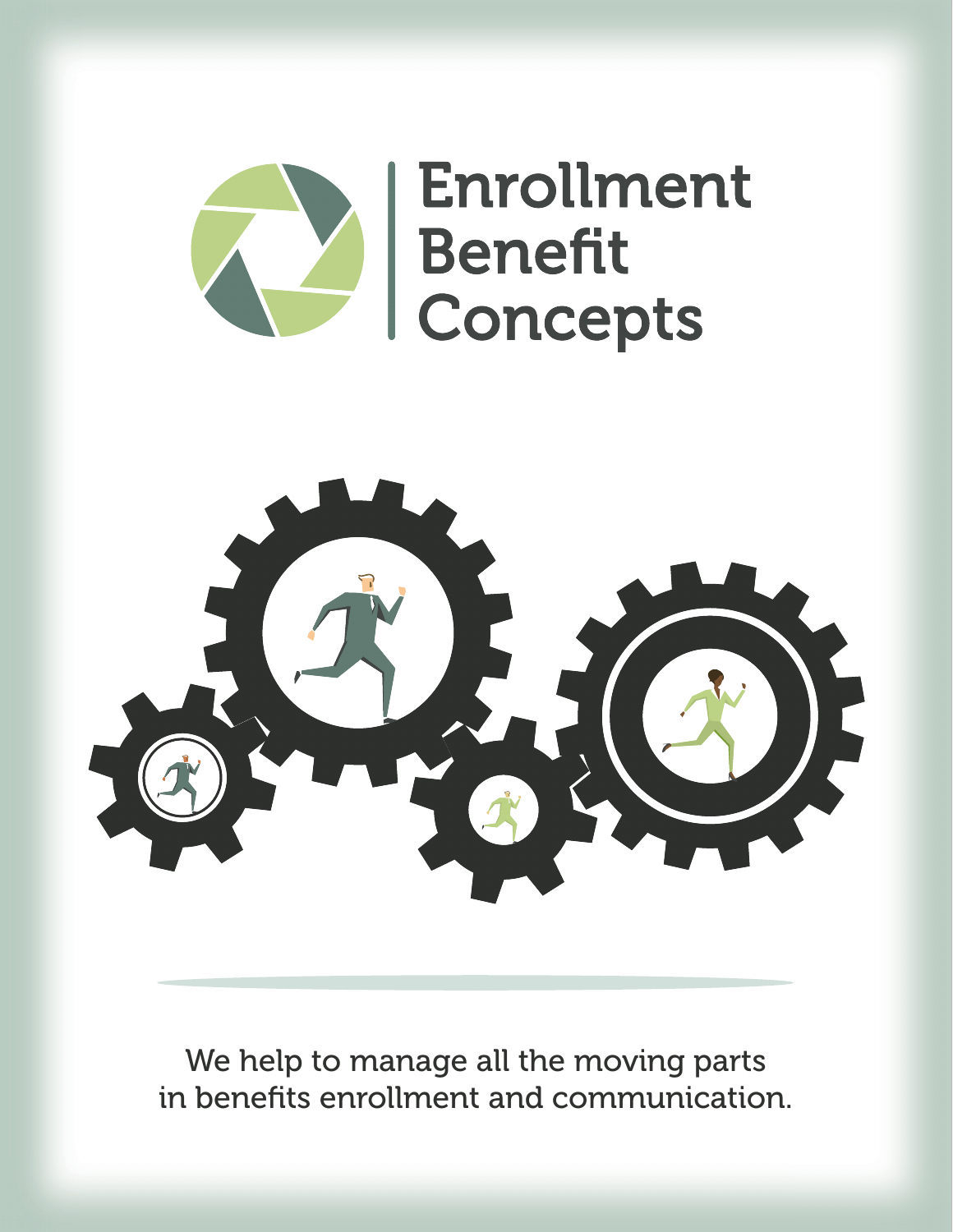# Partner with Enrollment Benefit Concepts and simplify your enrollment and benefits administration.

Comprehensive Benefit Communication and Enrollment Services with a Personal Touch

#### **Searching for a simplified solution to the complex process of implementing benefits?**

Partnering with Enrollment Benefit Concepts provides you with the resources to help manage all the moving parts. As industry experts, we provide flexible, comprehensive services to make benefit enrollment and communication accessible, more efficient and cost effective for your company – all with a personalized approach.

#### **The benefits of partnering with EBC:**

- Enhance and streamline your enrollment and communication process
- Access and capitalize on the most current technology
- Choose from flexible enrollment methods tailored to your needs
- Provide one-on-one benefits counseling
	- Seamlessly expand your human resources and benefits team
	- Improve onboarding of new employees
	- Ease the benefit experience for broker, employer and employee

## Smooth the Benefit Experience for Broker, Employer and Employee

Our team of professional Implementation and Benefit Enrollment Specialists represents over 80 years in the benefit communication and enrollment field. Enrollment Benefit Concepts is the clear choice when your firm wants the best in Worksite Benefits Implementation, Communication, Education and National Enrollment Services.

#### **Why our experience is unrivaled:**

- Experts in pre-enrollment planning and enrollment implementation
- Over one million employees serviced face-to-face and telephonically
- Partnered with businesses and organizations of all sizes and types
- Experienced in human resources, communications, call center, training, healthcare, retail, manufacturing, IT, construction, sales and local governments

When you team with EBC, it's personal. An implementation manager is present at every scheduled enrollment to conduct planning meetings, organize schedules and help determine enrollment methods. From preplanning through policy effective date, we're ready to work with you to smooth the process at every step.

Find out how we can improve your enrollment process and communication package.

### **Call 513-371-5555 or visit EnrollmentBenefitConcepts.com**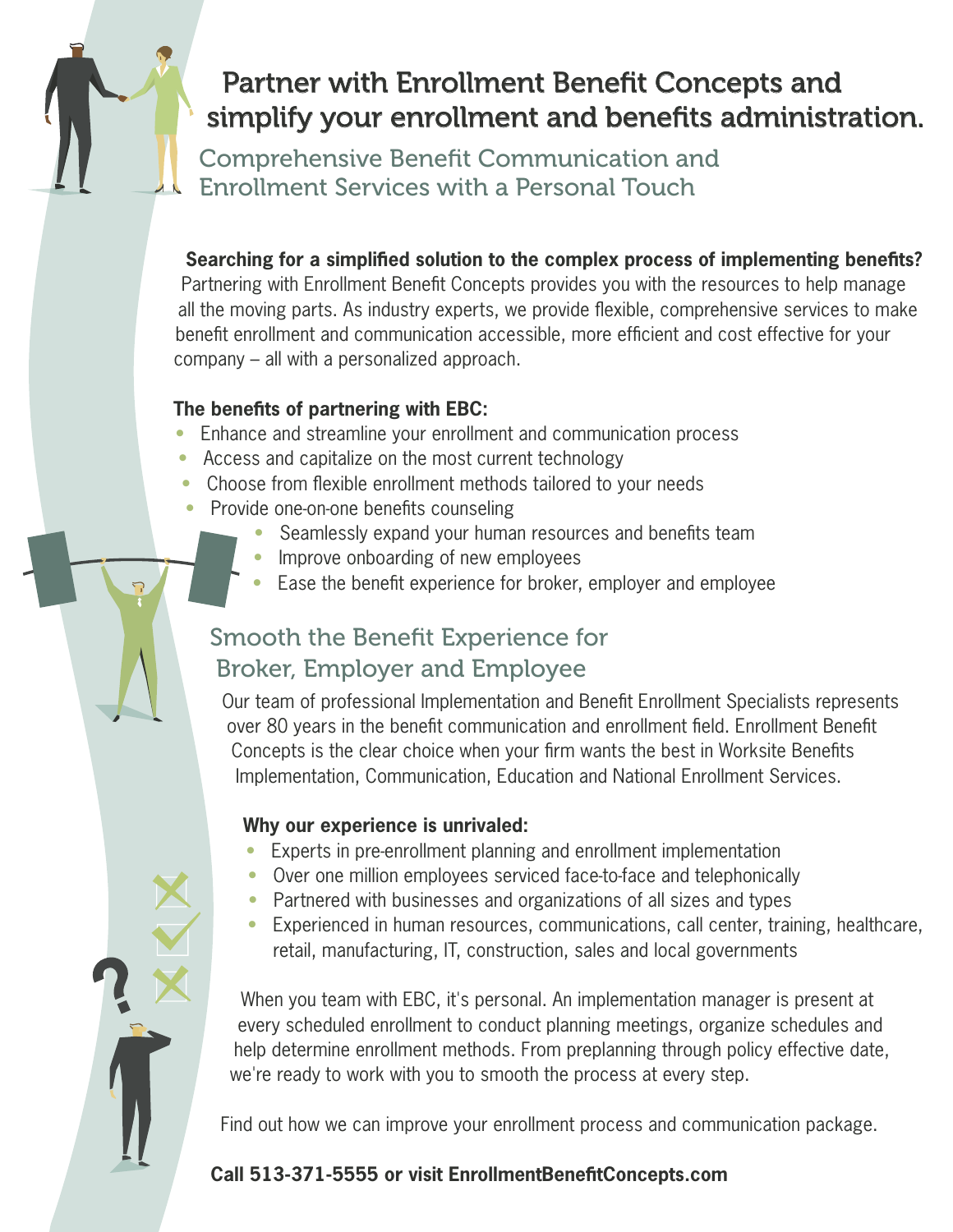# Customized Solutions to Your Enrollment Needs

## **FACE-TO-FACE ENROLLMENT**

Personalized one-on-one meetings with benefit specialists allow employees to review options, get answers and electronically make plan selections. Final enrollment selections are securely sent to insurance companies to complete the policy issue process.

- Convenient electronic appointment scheduling
- On-site benefit specialist
- Personal service with confidentiality
- Supplemental benefit enrollment can be done along with employer-offered/ funded (Core) benefit enrollment

### **TELEPHONIC ENROLLMENT**

An excellent option when employees cannot make on-site meetings. Telephone meetings can be scheduled in advance using predetermined timeframes offering both inbound or outbound calls through EBC's state-of-the-art phone system and leading edge voice recording capabilities.

- Telephonic enrollment is convenient, cost effective and private
- Provides enrollment options for organizations with multiple locations
- Supplemental benefit enrollment can be done along with employer-offered/funded (Core) benefit enrollment
- Offers excellent support to Self Enrollment

### **SELF ENROLLMENT**

Q

A

Supported by call center and/or face-to-face enrollment, employees can complete their own enrollment utilizing a customized online portal.

- Allows employees to enroll at a convenient time
- Provides a method to enroll larger organizations with multiple shifts and locations
- Call Center assistance is available when needed
- Supplemental benefit enrollment can be done in conjunction with employer-offered/funded (Core) benefit enrollment

### **GROUP ENROLLMENT**

When it's not possible to coordinate individual meetings, a group setting educates employees about benefit choices and the enrollment process to ensure efficient completion.

- Convenient where individual meetings are impractical
- Effectively delivers timely group information and specific answers
- Allows for follow-up in face-to-face or telephonic meetings with benefits specialists
- Prepares employees to complete enrollment telephonically or online

## Customized Benefit Guides

Key information about employer offered/funded core and supplemental benefits is outlined in a customized guide to provide employees with the resources to make informed decisions.